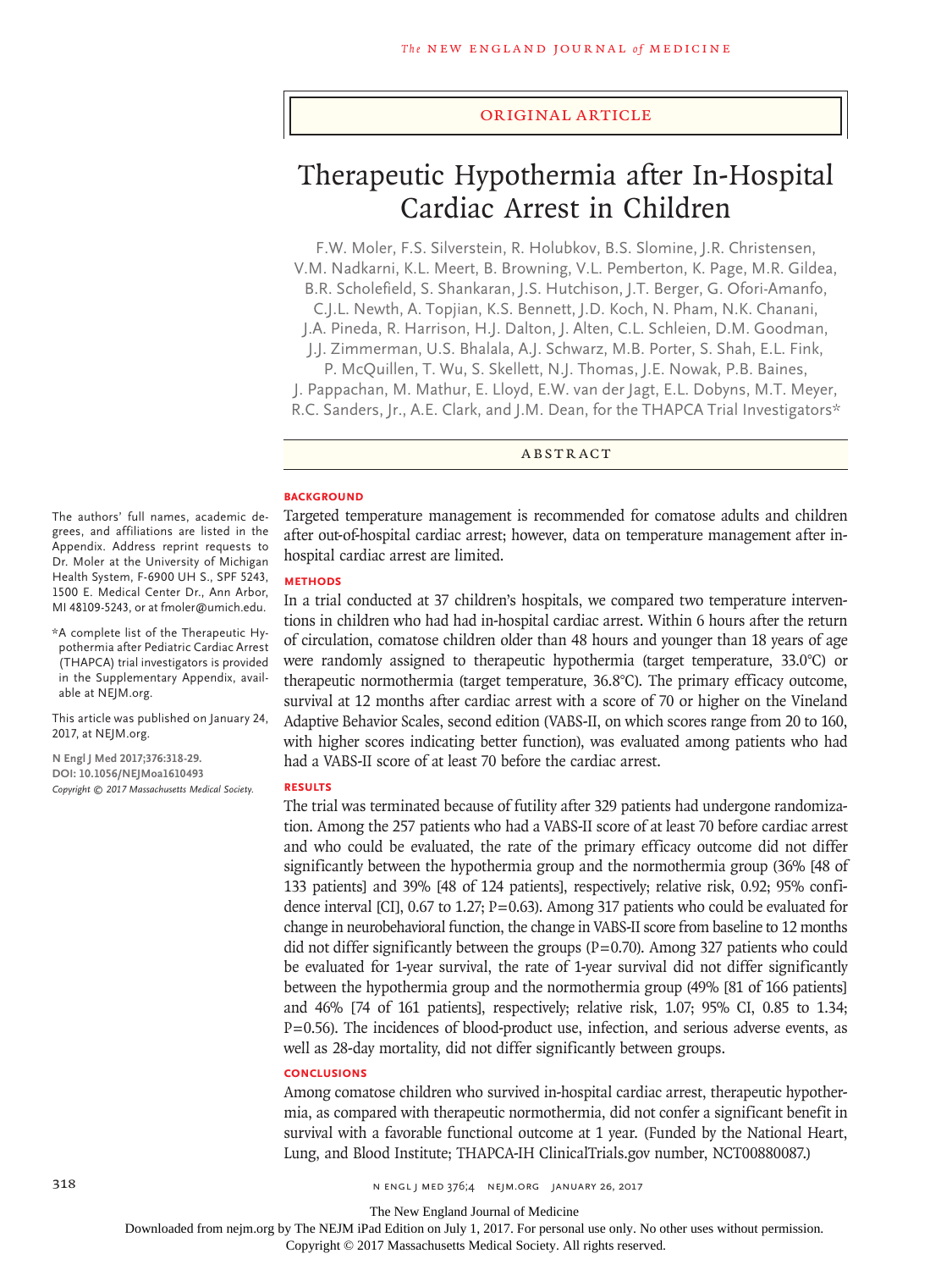HERAPEUTIC HYPOTHERMIA FOR COMA-<br>tose adults who have had an out-of-hospi-<br>tal cardiac arrest was recommended on<br>the basis of results of clinical trials reported in tose adults who have had an out-of-hospital cardiac arrest was recommended on 2002.1-3 More recent trials have shown that fever prevention with therapeutic normothermia is equally efficacious as therapeutic hypothermia in adult and pediatric populations.4,5 Current guidelines recommend either hypothermia or normothermia for temperature management after out-of-hospital cardiac arrest in adults and children.6,7

In-hospital cardiac arrest in children commonly results in death or in a poor long-term functional outcome in survivors; however, outcomes in the in-hospital setting are significantly better than those in the out-of-hospital setting.8,9 Furthermore, in-hospital outcomes are improving. $10,11$ Published results of clinical trials of therapeutic hypothermia versus therapeutic normothermia in adults and children who have had an in-hospital cardiac arrest are lacking. Two retrospective studies involving cohorts of children who had in-hospital or out-of-hospital cardiac arrest showed that therapeutic hypothermia was not associated with improved outcomes.<sup>12,13</sup>

Cardiac arrests in children and adolescents in the in-hospital setting can be distinguished from those in the out-of-hospital setting on the basis of multiple factors, including preexisting conditions, the initial cardiac rhythm in the patients, the cause of the cardiac arrest, response times and resuscitation skills of the initial responders, and causes of death in nonsurvivors.<sup>8</sup> Thus, patients who have in-hospital cardiac arrests represent a pathophysiologically distinct population from those who have out-of-hospital cardiac arrests, and the potential efficacy of an intervention such as therapeutic hypothermia may differ in the two populations. Therefore, we conducted independent, parallel Therapeutic Hypothermia after Pediatric Cardiac Arrest (THAPCA) trials, one in the out-of-hospital setting (THAPCA-OH) and one in the in-hospital setting (THAPCA-IH). $14,15$ The results of the THAPCA-OH trial were recently reported in the *Journal*. 5 We now report the results of the THAPCA-IH trial, in which we compared the efficacy of therapeutic hypothermia (target temperature, 33.0°C) with that of therapeutic normothermia (target temperature, 36.8°C) in comatose children and adolescents who were resuscitated after in-hospital cardiac arrest.

#### Methods

#### **Trial Design and Oversight**

This randomized trial was conducted in pediatric intensive care units at 37 children's hospitals in the United States, Canada, and the United Kingdom. The rationale, trial design, outcome selection process, protocol summary, and 12-month pilot vanguard phase have been described previously.5,14-16

The National Heart, Lung, and Blood Institute (NHLBI) funded the trial. The protocol was designed by the first, third, and last authors. The institutional review board at each participating site and the data coordinating center at the University of Utah (see the Supplementary Appendix, available with the full text of this article at NEJM.org) approved the protocol and informedconsent documents.

The site research coordinators listed in the Supplementary Appendix collected all the data, and statisticians at the data coordinating center performed all the analyses. Details of site training, data management, and site monitoring are provided in the Supplementary Appendix. An independent data and safety monitoring board that was appointed by the NHLBI conducted interim safety and efficacy analyses.<sup>17</sup> All the authors vouch for the accuracy and completeness of the submitted data, the third and last authors vouch for the data management and statistical analyses, and all the authors vouch for fidelity of the study to the trial protocol (available at NEJM.org).

## **Patient Population**

Children older than 48 hours and younger than 18 years of age were eligible for inclusion if they had a cardiac arrest that began within the walls of a hospital, received chest compressions for at least 2 minutes, and remained dependent on mechanical ventilation after the return of circulation. Major exclusion criteria were a score of 5 or 6 on the Glasgow Coma Scale motor-response subscale (on which scores range from 1 to 6, with lower scores indicating worse function), the inability to undergo randomization within 6 hours after the return of circulation, active and refractory severe bleeding, a preexisting illness associated with a life expectancy of less than 12 months, and a decision by the clinical team to withhold aggressive treatment. A full list of exclusion criteria is provided in the Supplementary

The New England Journal of Medicine

Downloaded from nejm.org by The NEJM iPad Edition on July 1, 2017. For personal use only. No other uses without permission.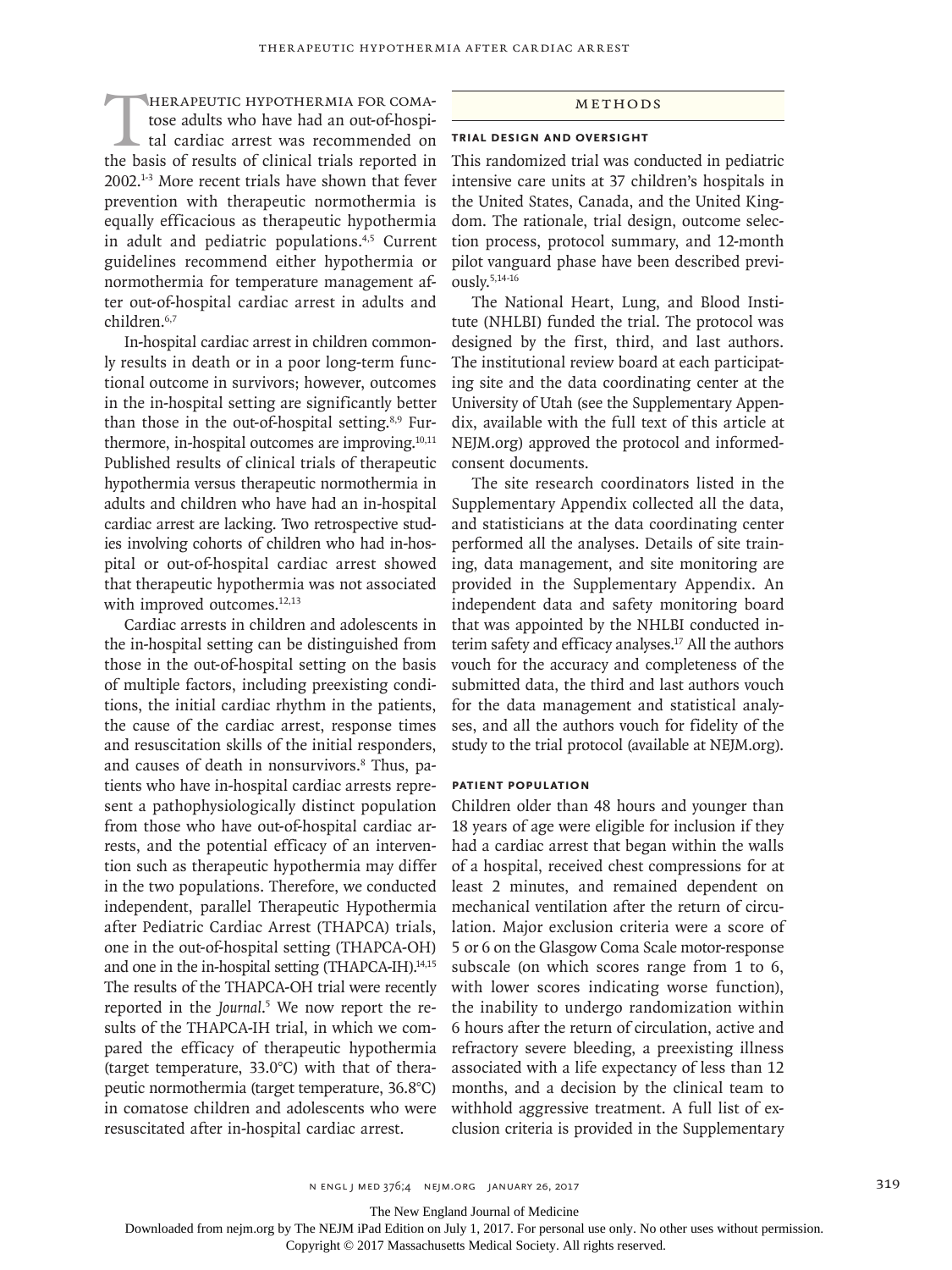Appendix. Written informed consent from a parent or legal guardian was obtained for each participant.

# **Randomization and Intervention**

Eligible patients were randomly assigned, in a 1:1 ratio, to therapeutic hypothermia or therapeutic normothermia. Randomization was performed with the use of permuted blocks stratified according to clinical center and age category (<2 years, 2 to <12 years, or  $\geq$ 12 years).

Targeted temperature management was actively maintained for 120 hours in each group. Patients who were assigned to therapeutic hypothermia were pharmacologically paralyzed and sedated, and a Blanketrol III temperature-management unit (Cincinnati Sub-Zero) was used, with blankets applied anteriorly and posteriorly, to achieve and maintain a core temperature of 33.0°C (range, 32.0 to 34.0) for 48 hours. The patients were then rewarmed over a period of 16 hours or longer to a target temperature of 36.8°C (range, 36.0 to 37.5); this temperature was actively maintained throughout the remainder of the 120 hour intervention period. Patients who were assigned to therapeutic normothermia received identical care except that the core temperature was actively maintained with the temperaturemanagement unit at 36.8°C (range, 36.0 to 37.5) for 120 hours. Dual monitoring of the central temperature (esophageal, rectal, or bladder temperature) and an automatic mode on the temperature-management unit were used. In the patients who received extracorporeal membrane oxygenation (ECMO) at the time of randomization or later, ECMO with a single monitor of central temperature was used for temperature control. All other aspects of care were determined by the clinical teams.

# **Outcomes**

The primary outcome was survival with a favorable neurobehavioral outcome at 12 months of follow-up. A favorable neurobehavioral outcome was defined as an age-corrected standard score of 70 or higher (on a scale of 20 to 160) on the Vineland Adaptive Behavior Scales, second edition (VABS-II).18 The VABS-II has an age-corrected mean score of 100 and a standard deviation of 15; higher scores indicate better function. The VABS-II data were collected centrally at the Kennedy Krieger Institute by means of telephone

interviews conducted by a trained interviewer who was unaware of the treatment assignments. As prespecified in the protocol, enrolled children with a VABS-II score of less than 70 before cardiac arrest (on the basis of data from a caregiver questionnaire completed at each site within 24 hours after randomization) were excluded from the primary efficacy analysis. Patients with no baseline VABS-II score were considered to be eligible for inclusion in the primary analysis if their baseline Pediatric Overall Performance Category (POPC) and Pediatric Cerebral Performance Category (PCPC) scores were in the normal or mild disability category.<sup>19,20</sup> On both these scales, scores range from 1 to 6, with lower scores indicating less disability; patients with a score of 1 or 2 on both scales were eligible for inclusion in the primary analysis.

Secondary outcomes were survival at 12 months after cardiac arrest and change in neurobehavioral function, which was measured as the difference between the baseline measurement (before cardiac arrest) and the 12-month measurement on the VABS-II. Patients who had died and patients with the lowest possible VABS-II score were assigned the worst possible outcomes, regardless of baseline function. A tertiary outcome was a global cognitive score that was based on the results of neuropsychological testing (see the Supplementary Appendix). Safety outcomes included the incidences of blood-product use, infection, and serious arrhythmias within 7 days after randomization, as well as 28-day mortality. Details of the methods used for outcome assessment are provided in the Supplementary Appendix.

## **Statistical Analysis**

We calculated the target sample size assuming an estimated favorable primary outcome rate of 35 to 55% in the normothermia group. Assuming that 5% of the patients would be excluded owing to baseline neurologic deficit and that 5% of the patients would be lost to follow-up, we estimated that 558 patients would need to be enrolled to provide the trial with 90% power to detect a 15-percentage-point absolute treatment effect.

We performed the analysis for the primary efficacy outcome using a prespecified modified intention-to-treat approach, excluding children who had poor neurobehavioral function before cardiac arrest. Secondary efficacy outcomes were analyzed among all children who could be evalu-

The New England Journal of Medicine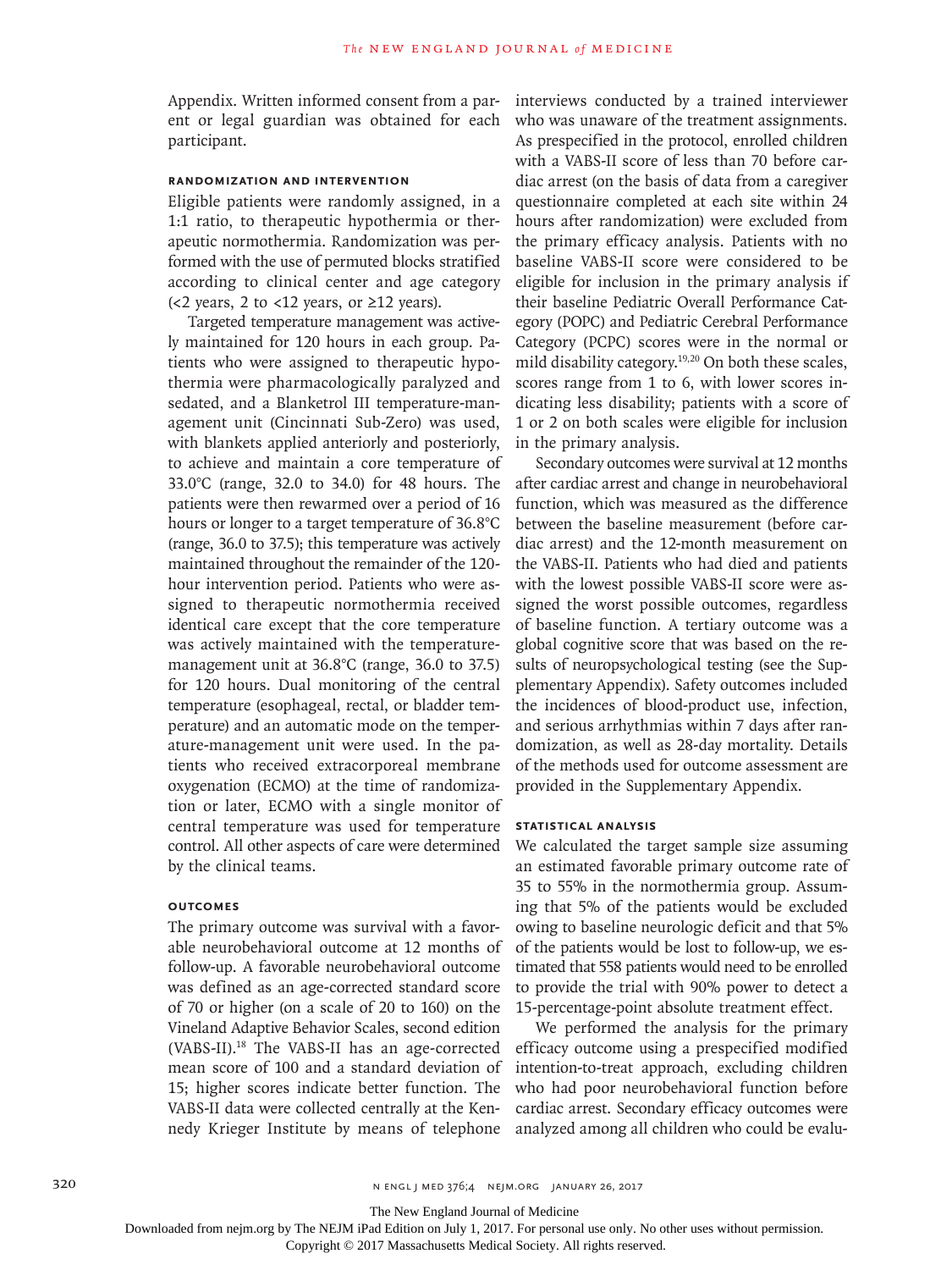ated. Safety analyses were performed in treated patients only, according to the treatment received. The primary outcome and 12-month survival were compared between the treatment groups with the use of a Cochran–Mantel–Haenszel test stratified according to age category. The change in the VABS-II score was analyzed with the use of van Elteren's modification of the Mann–Whitney test, $21$  with stratification according to age category, treatment of death as the worst outcome, and treatment of the lowest possible VABS-II score at 12 months as the second worst outcome. An alpha level of 0.05 was set for the primary analysis, and an alpha level of 0.025 was set for each of the two formal secondary analyses, with two-sided tests used in all instances. The probability of survival from 0 to 365 days was evaluated by comparison of survival curves between treatment groups with the use of a logrank test stratified according to age category. Analyses were performed with the use of SAS software, version 9.4 (SAS Institute).

When reviewing interim efficacy analyses, the data and safety monitoring board used an informal threshold for conditional power (i.e., the chance of detecting a significant treatment effect if the trial were to be continued) of 20%. Conditional power below this threshold would lead the board to consider stopping further enrollment because of futility.

## **RESULTS**

### **Patients**

The trial was stopped on February 27, 2015, because of futility after a review of interim efficacy analyses by the data and safety monitoring board. Between September 1, 2009, and February 27, 2015, a total of 2791 patients were screened for eligibility and met the trial inclusion criteria (Fig. 1). Of these patients, 746 were eligible for enrollment. The families of 334 of these patients provided consent, and 329 patients underwent randomization at 37 sites in the United States, Canada, and the United Kingdom (9 sites did not enroll any patients); 166 were assigned to therapeutic hypothermia, and 163 to therapeutic normothermia. A total of 5 patients who were assigned to hypothermia and 3 who were assigned to normothermia did not receive an intervention.

Of the 329 patients who underwent randomization, 31 in the hypothermia group and 29 in the normothermia group were ineligible for inclusion in the primary analysis because they had a baseline VABS-II score of less than 70 or a POPC or PCPC score of 3 or higher. At 12 months, vital status was unknown in 2 patients in the normothermia group, and VABS-II scores were not obtained for 2 surviving children in the hypothermia group and 8 in the normothermia group (Fig. 1). Thus, 257 patients could be evaluated for the primary outcome, 317 could be evaluated for the secondary outcome of change in neurobehavioral function, and 327 could be evaluated for the secondary outcome of 1-year survival.

# **Baseline Characteristics and Temperature Intervention**

The baseline characteristics of the patients were similar in the two treatment groups (Table 1, and Tables S1 and S2 in the Supplementary Appendix). There were statistically significant differences between the two groups at baseline in alanine aminotransferase, aspartate aminotransferase, and hemoglobin levels, but these differences were not clinically significant (Table S3 in the Supplementary Appendix). The median age of the patients was 1 year, 196 patients (60%) were male, and 299 patients (91%) had a preexisting medical condition. The initial rhythm was bradycardia in 189 patients (57%) and ventricular fibrillation or ventricular tachycardia in 34 (10%). The median time from cardiac arrest to cardiopulmonary resuscitation (CPR) was 0 minutes, and the median duration of CPR was 22.0 minutes (interquartile range, 7.0 to 47.0). Cardiac arrest occurred at a trial hospital in 307 patients (93%). Baseline functional status based on the VABS-II, PCPC, and POPC scores is shown in Table S4 in the Supplementary Appendix.

The median time from the return of circulation to the initiation of treatment was 4.9 hours (interquartile range, 3.9 to 5.8) in the hypothermia group and 4.7 hours (interquartile range, 4.0 to 5.7) in the normothermia group. Figure S1 in the Supplementary Appendix shows the primary central (core) temperatures recorded for the two groups. Additional information regarding temperature control is provided in the Supplementary Appendix.

#### **Outcomes**

The percentage of children with a VABS-II score of 70 or higher at 12 months did not differ sig-

The New England Journal of Medicine

Downloaded from nejm.org by The NEJM iPad Edition on July 1, 2017. For personal use only. No other uses without permission.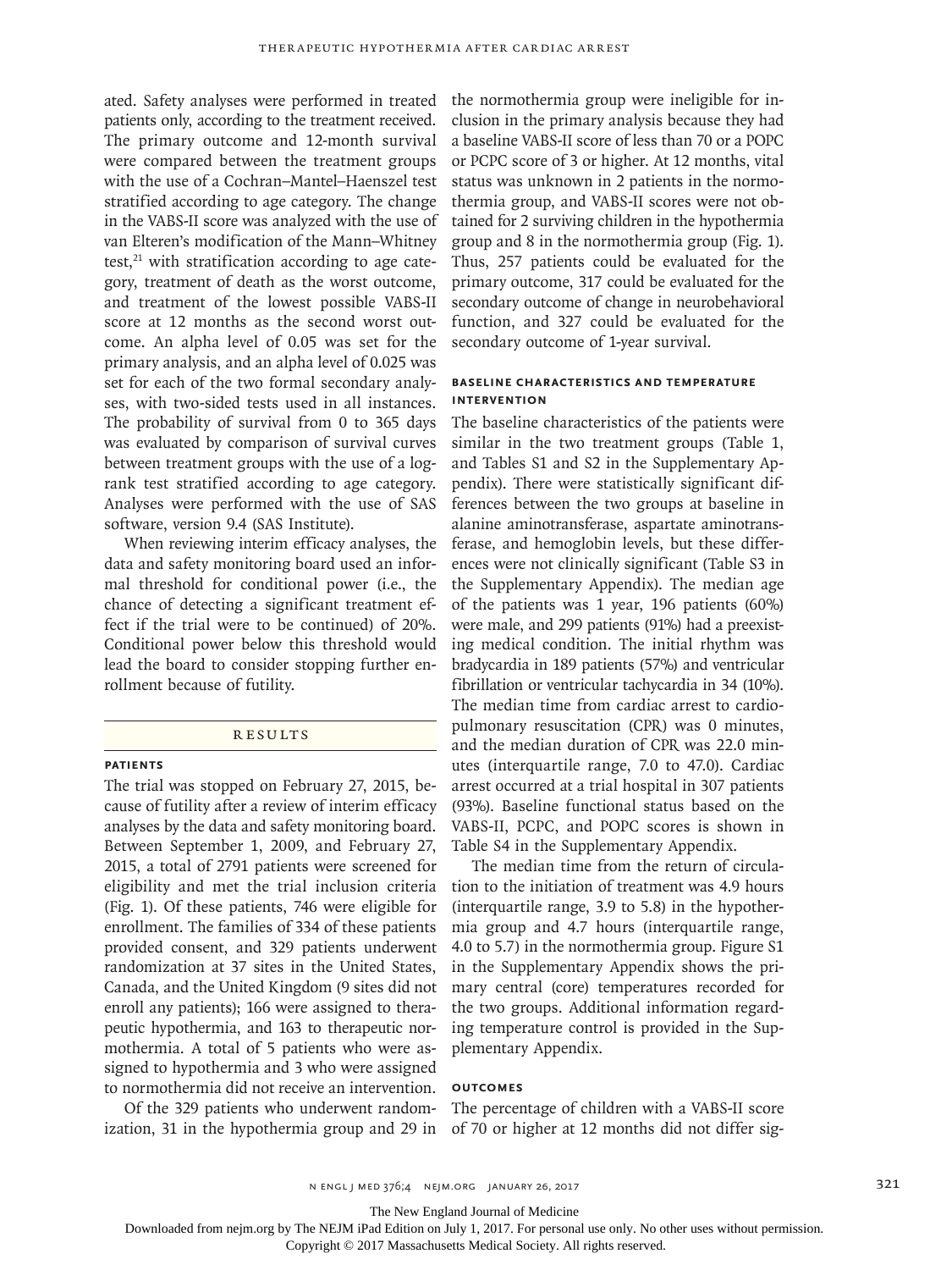#### The NEW ENGLAND JOURNAL of MEDICINE



The New England Journal of Medicine

Downloaded from nejm.org by The NEJM iPad Edition on July 1, 2017. For personal use only. No other uses without permission.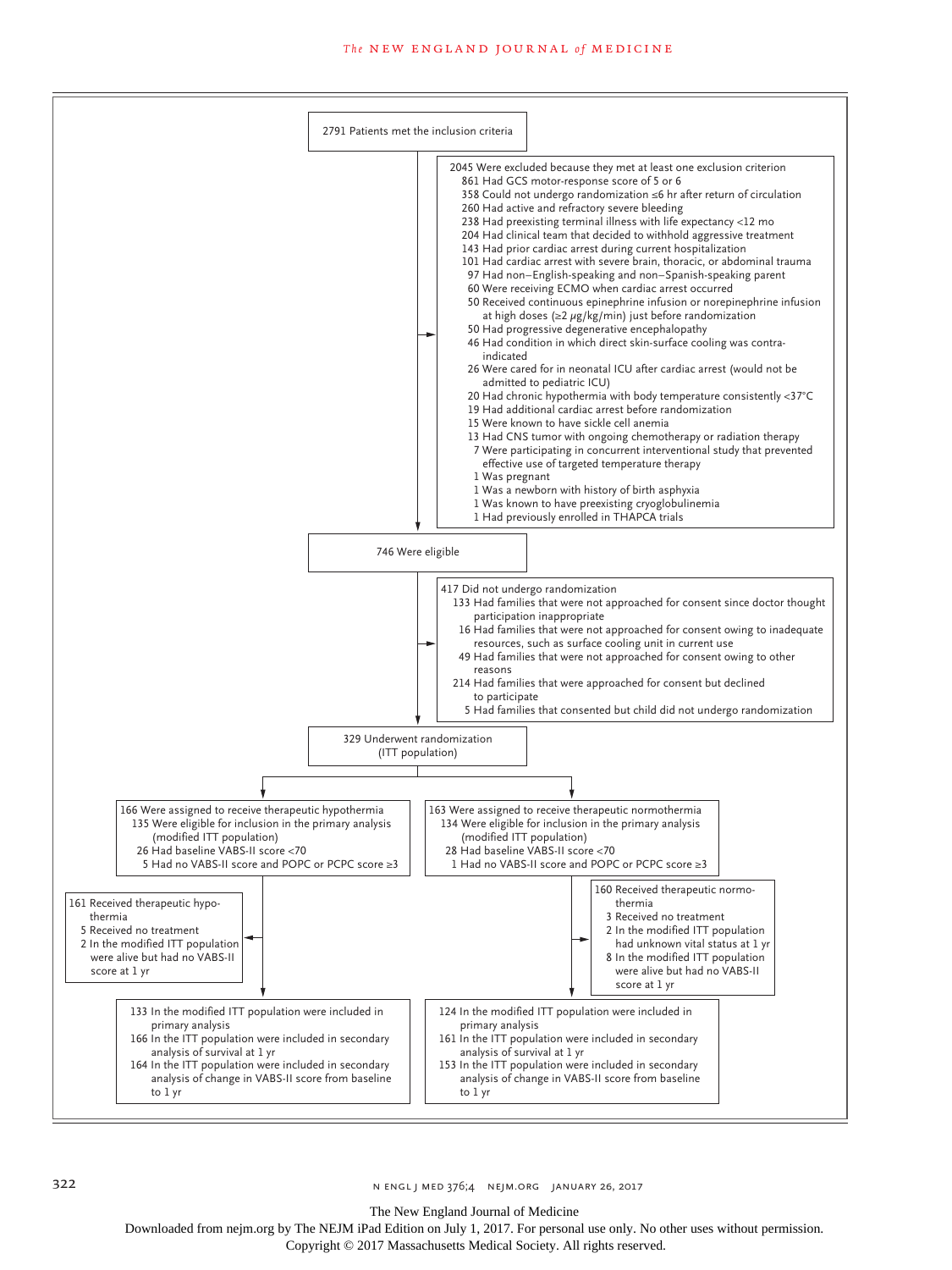| Table 1. Baseline Characteristics of the Patients before Randomization.* |                                  |                                   |  |  |
|--------------------------------------------------------------------------|----------------------------------|-----------------------------------|--|--|
| Characteristic                                                           | Hypothermia Group<br>$(N = 166)$ | Normothermia Group<br>$(N = 163)$ |  |  |
| Demographic characteristics                                              |                                  |                                   |  |  |
| $Age - yr$                                                               |                                  |                                   |  |  |
| Median                                                                   | 1.4                              | 0.6                               |  |  |
| Interquartile range                                                      | $0.3 - 5.7$                      | $0.2 - 6.3$                       |  |  |
| Age category - no. (%)                                                   |                                  |                                   |  |  |
| $<$ 2 yr                                                                 | 97 (58)                          | 104(64)                           |  |  |
| 2 to $<$ 12 yr                                                           | 48 (29)                          | 35(21)                            |  |  |
| $\geq$ 12 yr                                                             | 21(13)                           | 24(15)                            |  |  |
| Male sex - no. $(%)$                                                     | 97(58)                           | 99 (61)                           |  |  |
| Characteristics of the cardiac arrest                                    |                                  |                                   |  |  |
| Initial cardiac rhythm - no. (%)                                         |                                  |                                   |  |  |
| Asystole                                                                 | 14(8)                            | 10(6)                             |  |  |
| Bradycardia                                                              | 95 (57)                          | 94 (58)                           |  |  |
| Pulseless electrical activity                                            | 33 (20)                          | 36 (22)                           |  |  |
| Ventricular fibrillation or tachycardia                                  | 17(10)                           | 17(10)                            |  |  |
| Unknown                                                                  | 7(4)                             | 6(4)                              |  |  |
| Cardiac arrest occurred at a trial hospital - no. (%)                    | 155 (93)                         | 152 (93)                          |  |  |
| Time from cardiac arrest to CPR in 314 patients - min                    |                                  |                                   |  |  |
| Median                                                                   | $\mathbf{0}$                     | $\mathbf{0}$                      |  |  |
| Interquartile range                                                      | $0 - 0$                          | $0 - 0$                           |  |  |
| Duration of CPR in 321 patients - min                                    |                                  |                                   |  |  |
| Median                                                                   | 23.0                             | 22.0                              |  |  |
| Interquartile range                                                      | $7.0 - 42.0$                     | $7.0 - 51.0$                      |  |  |
| No. of doses of epinephrine administered in 328 patients                 |                                  |                                   |  |  |
| Median                                                                   | 4.0                              | 5.0                               |  |  |
| Interquartile range                                                      | $2.0 - 9.0$                      | $2.0 - 8.0$                       |  |  |
| ECMO used after cardiac arrest and before randomization - no. (%)        | 87(52)                           | 95(58)                            |  |  |
| ECMO used at the time of treatment initiation $-$ no. (%)                | 85 (51)                          | 95 (58)                           |  |  |

\* There were no significant differences between the two groups at baseline. Percentages may not total 100 because of rounding. CPR denotes cardiopulmonary resuscitation, and ECMO extracorporeal membrane oxygenation.

## **Figure 1 (facing page). Enrollment, Randomization, and Treatment.**

Scores on the Glasgow Coma Scale (GCS) motor-response subscale range from 1 to 6, with lower scores indicating worse function. Scores on the Pediatric Overall Performance Category (POPC) and Pediatric Cerebral Performance Category (PCPC) scales range from 1 to 6, with lower scores indicating less disability. Scores on the Vineland Adaptive Behavior Scales, second edition (VABS-II), range from 20 to 160, with higher scores indicating better function; the VABS-II has an age-corrected mean score of 100. CNS denotes central nervous system, ECMO extracorporeal membrane oxygenation, ICU intensive care unit, ITT intention to treat, and THAPCA Therapeutic Hypothermia after Pediatric Cardiac Arrest.

The New England Journal of Medicine

Downloaded from nejm.org by The NEJM iPad Edition on July 1, 2017. For personal use only. No other uses without permission.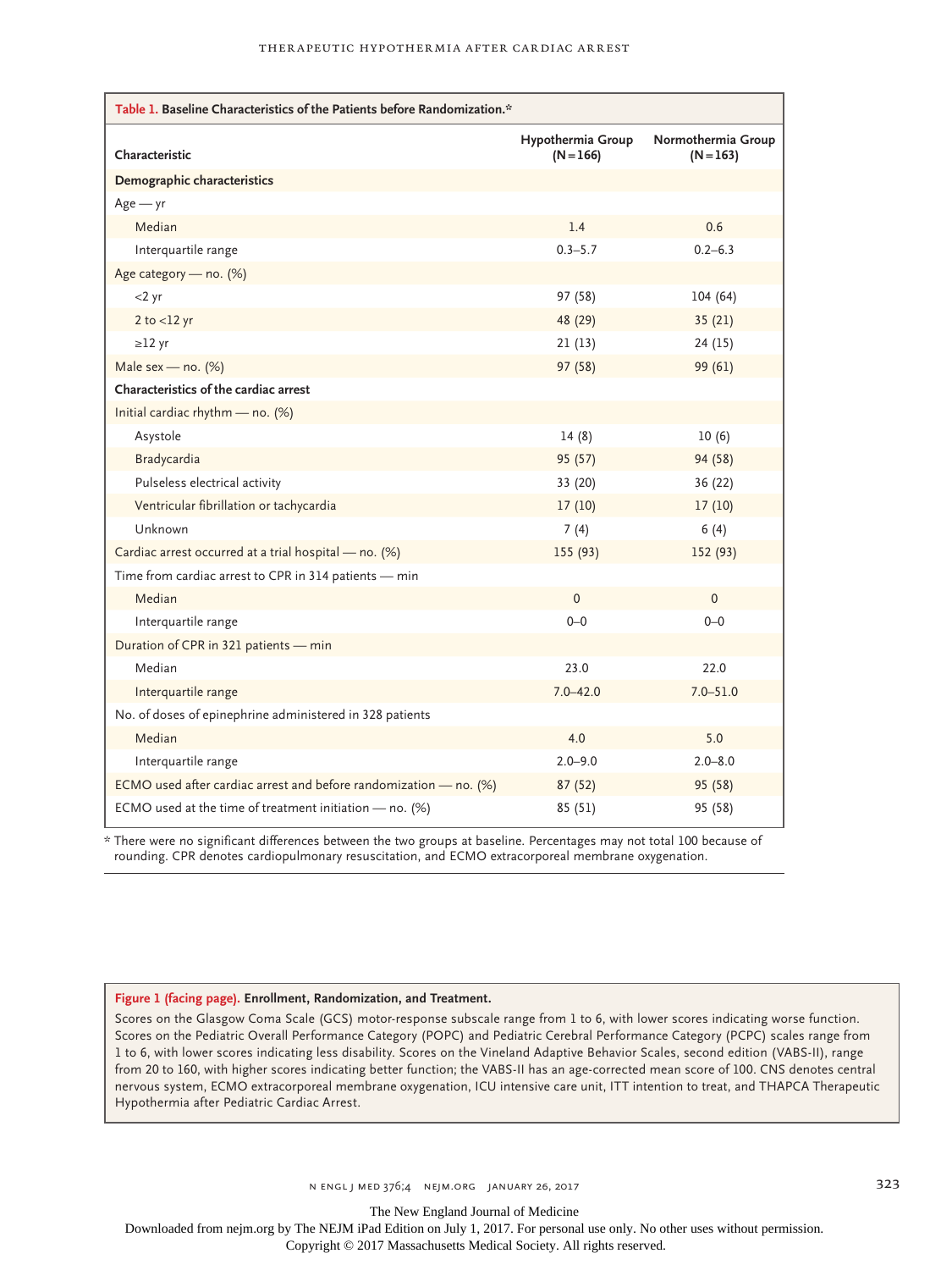| Table 2. Primary and Secondary Outcomes.*      |                      |                       |                            |                                  |               |
|------------------------------------------------|----------------------|-----------------------|----------------------------|----------------------------------|---------------|
| Outcome                                        | Hypothermia<br>Group | Normothermia<br>Group | Risk<br><b>Difference</b>  | <b>Relative Risk</b><br>(95% CI) | P<br>Value    |
|                                                |                      | no. /total no. (%)    | percentage points (95% CI) |                                  |               |
| <b>Primary outcome</b>                         |                      |                       |                            |                                  |               |
| Alive with VABS-II score ≥70 at 1 yr           | 48/133(36)           | 48/124 (39)           | $-2.6$ ( $-14.5$ to 9.2)   | 0.92 (0.67 to 1.27)              | $0.63\dagger$ |
| Detailed supportive analysist:                 |                      |                       |                            |                                  | 0.85          |
| Death                                          | 65/133(49)           | 67/124(54)            |                            |                                  |               |
| <b>VABS-II score</b>                           |                      |                       |                            |                                  |               |
| <45 or lowest possible                         | 2/133(2)             | 0/124                 |                            |                                  |               |
| $45 - 69$                                      | 18/133(14)           | 9/124(7)              |                            |                                  |               |
| $\geq 70$                                      | 48/133(36)           | 48/124 (39)           |                            |                                  |               |
| <b>Secondary outcomes</b>                      |                      |                       |                            |                                  |               |
| Alive at 1 yr                                  | 81/166(49)           | 74/161 (46)           | 2.8 (-8.0 to 13.7)         | 1.07 (0.85 to 1.34)              | $0.56 +$      |
| Change in VABS-II score from baseline to 1 yr¶ |                      |                       |                            |                                  | 0.70          |
| Death                                          | 85/164(52)           | 87/153 (57)           |                            |                                  |               |
| Lowest possible VABS-II score                  | $1/164$ (1)          | 0/153                 |                            |                                  |               |
| Decrease in VABS-II score from baseline        |                      |                       |                            |                                  |               |
| >30 points                                     | 12/164(7)            | 8/153(5)              |                            |                                  |               |
| 16-30 points                                   | 17/164(10)           | 14/153(9)             |                            |                                  |               |
| $\leq$ 15 points or improved                   | 49/164(30)           | 44/153 (29)           |                            |                                  |               |

\* The primary outcome was evaluated in patients with a baseline score of 70 or higher on the Vineland Adaptive Behavior Scales, second edition (VABS-II, on which scores range from 20 to 160, with higher scores indicating better function). The secondary outcomes were evaluated in all patients with available data. Denominators reported are for patients whose outcomes were known. CI denotes confidence interval.

† The P value was calculated by means of the Cochran–Mantel–Haenszel test, with adjustment for age category.

‡ Patients who had died and patients with the lowest possible VABS-II score were assigned ranks of −2000 and −1000, respectively (i.e., the worst possible scores). A VABS-II score of less than 45 or the lowest possible score indicated profound disability, a score of 45 to 69 moderate-to-severe disability, and a score of 70 or higher good functional status.

§ The P value was calculated by means of the Mann–Whitney test on the basis of the 1-yr continuous VABS-II score, with stratification according to age category.

¶ Patients who had died and patients with the lowest possible VABS-II score were assigned ranks of −2000 and −1000, respectively (i.e., the worst possible scores).

The P value was calculated by means of the Mann–Whitney test on the basis of the continuous change in VABS-II score, with stratification according to age category.

> nificantly between the hypothermia group and the normothermia group (36% [48 of 133 patients] and 39% [48 of 124 patients], respectively; relative risk, 0.92; 95% confidence interval [CI], 0.67 to 1.27;  $P=0.63$ ) (Table 2). Sensitivity analyses, including a per-protocol analysis and analyses with imputation of missing data, did not alter the primary-outcome result (see the Supplementary Appendix). Results of analyses in subgroups defined according to demographic characteristics and characteristics related to the cardiac arrest did not differ significantly between the two treatment groups (Tables S9 and S10 in the Supplementary Appendix).

The secondary outcome of change in the VABS-II score from baseline to 12 months also did not differ significantly between the treatment groups ( $P=0.70$ ). The overall percentage of patients with 12-month VABS-II scores that did not decrease by more than 15 points (1 SD) from their baseline measurements did not differ significantly between the hypothermia group and the normothermia group (30% [49 of 164 patients] and 29% [44 of 153 patients], respectively) (Table 2).

The rate of survival at 12 months among all patients who underwent randomization and had a known vital status (99% [327 of 329 patients]) did not differ significantly between the hypo-

The New England Journal of Medicine

Downloaded from nejm.org by The NEJM iPad Edition on July 1, 2017. For personal use only. No other uses without permission.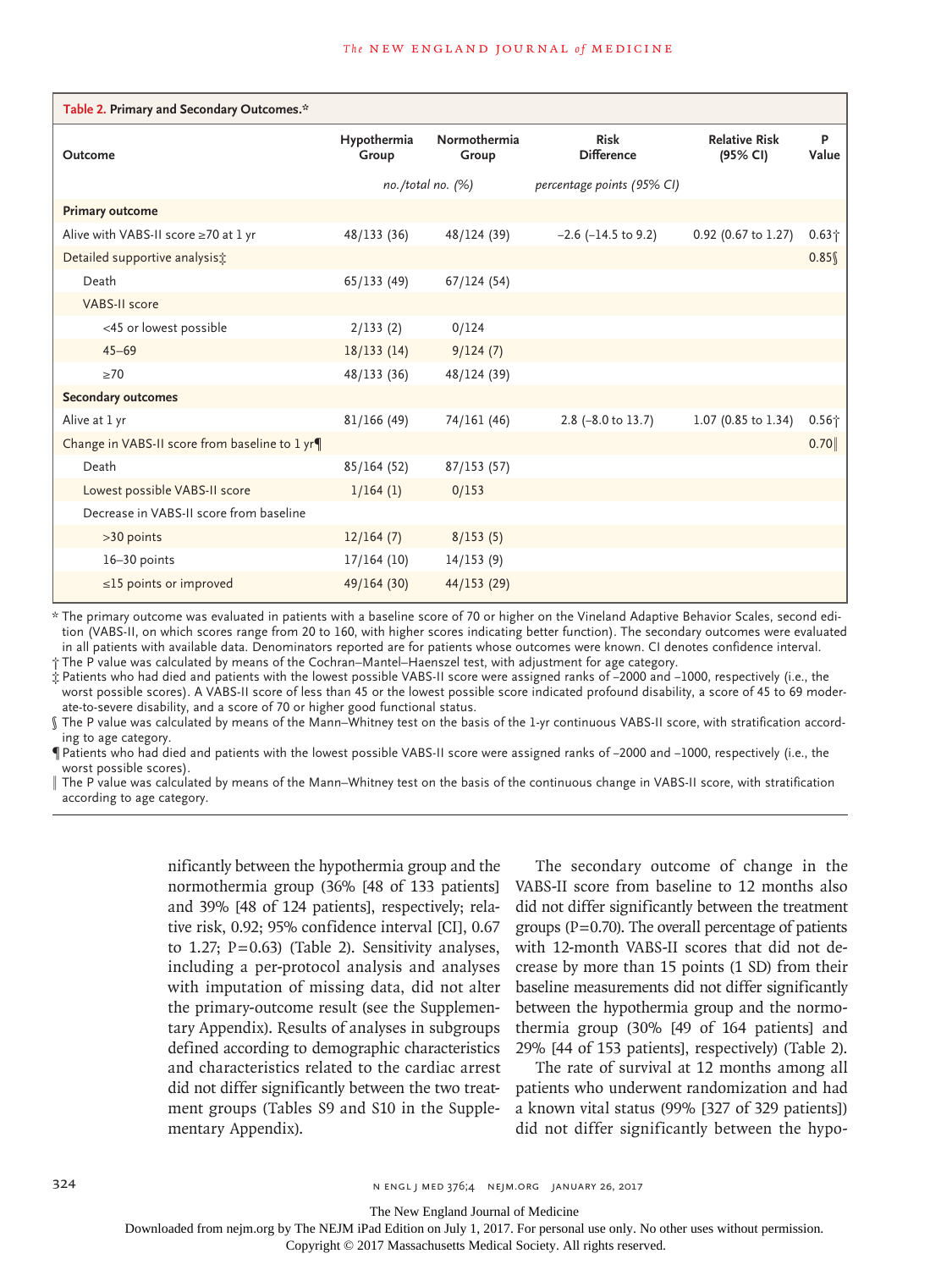thermia group and the normothermia group (49% [81 of 166 patients] and 46% [74 of 161 patients], respectively; relative risk, 1.07; 95% CI, 0.85 to 1.34;  $P=0.56$ ) (Table 2). Estimates of survival from 0 to 365 days also did not differ significantly between the groups  $(P=0.45)$  (Fig. 2). The primary cause of death was brain death or withdrawal of life support owing to a poor neurologic prognosis (in 39% [33 of 85 patients] in the hypothermia group and 33% [29 of 88 patients] in the normothermia group) or cardiovascular failure (in 31% [26 of 85 patients] in the hypothermia group and 38% [33 of 88 patients] in the normothermia group), with no significant differences between the groups (Table S5 in the Supplementary Appendix).

Data on global cognitive functioning in survivors are shown in Table S6 in the Supplementary Appendix. The Early Learning Composite scores on the Mullen Scales of Early Learning<sup>22</sup> did not differ significantly between the groups; there were also no significant differences between the groups in the IQ score distributions on the Wechsler Abbreviated Scale of Intelligence<sup>23</sup> or in the combined categories from both the Mullen and Wechsler tests.

## **Safety**

The incidences of infection, blood-product use, and serious arrhythmias within 7 days after randomization were similar in the 161 patients who received therapeutic hypothermia and the 160 who received therapeutic normothermia (Table 3). Mortality at 28 days did not differ significantly between the hypothermia group and the normothermia group (37% [59 of 161 patients] and 41% [66 of 160 patients], respectively;  $P=0.40$ ). Data regarding other adverse events are provided in Tables S7 and S8 in the Supplementary Appendix; there were no significant differences between the groups in any of the other adverse events.

### Discussion

The THAPCA-IH trial evaluated the efficacy of therapeutic hypothermia (target temperature, 33.0°C) and therapeutic normothermia (target temperature, 36.8°C) in improving outcomes after in-hospital cardiac arrest in children. There was no significant difference between the groups in the primary outcome of survival with a favorable neurobehavioral outcome (VABS-II score



**diac Arrest.**

Shown are Kaplan–Meier estimates of survival from 0 to 365 days after cardiac arrest in the therapeutic hypothermia group and the therapeutic normothermia group ( $P=0.45$  by log-rank test stratified according to age category).

of ≥70) at 12 months. The secondary outcome of change in the VABS-II score from baseline to 1 year did not differ significantly between the groups; the proportion of patients with 12-month VABS-II scores that did not decrease by more than 15 points (1 SD) from their baseline scores was similar in the two groups. Survival at 1 year and Kaplan–Meier estimates of survival from 0 to 365 days did not differ significantly between the groups.

An important limitation in the interpretation of our findings is that the trial was stopped at the recommendation of the data and safety monitoring board because of an assessment of futility before attainment of the target trial enrollment. Although slower-than-expected patient recruitment was a factor, termination of enrollment was based primarily on the low conditional power of the trial to show a significant treatment effect if continued, since no trend was observed with respect to the primary or secondary outcomes. Given the number of patients who could be evaluated, the confidence intervals for treatment effect are wide; however, the 15-percentage-point absolute benefit of hypothermia that was postulated during the trial design can be ruled out. Another possible limitation was the relatively long time from the return of circu-

n engl j med 376;4 nejm.org January 26, 2017 325

The New England Journal of Medicine

Downloaded from nejm.org by The NEJM iPad Edition on July 1, 2017. For personal use only. No other uses without permission.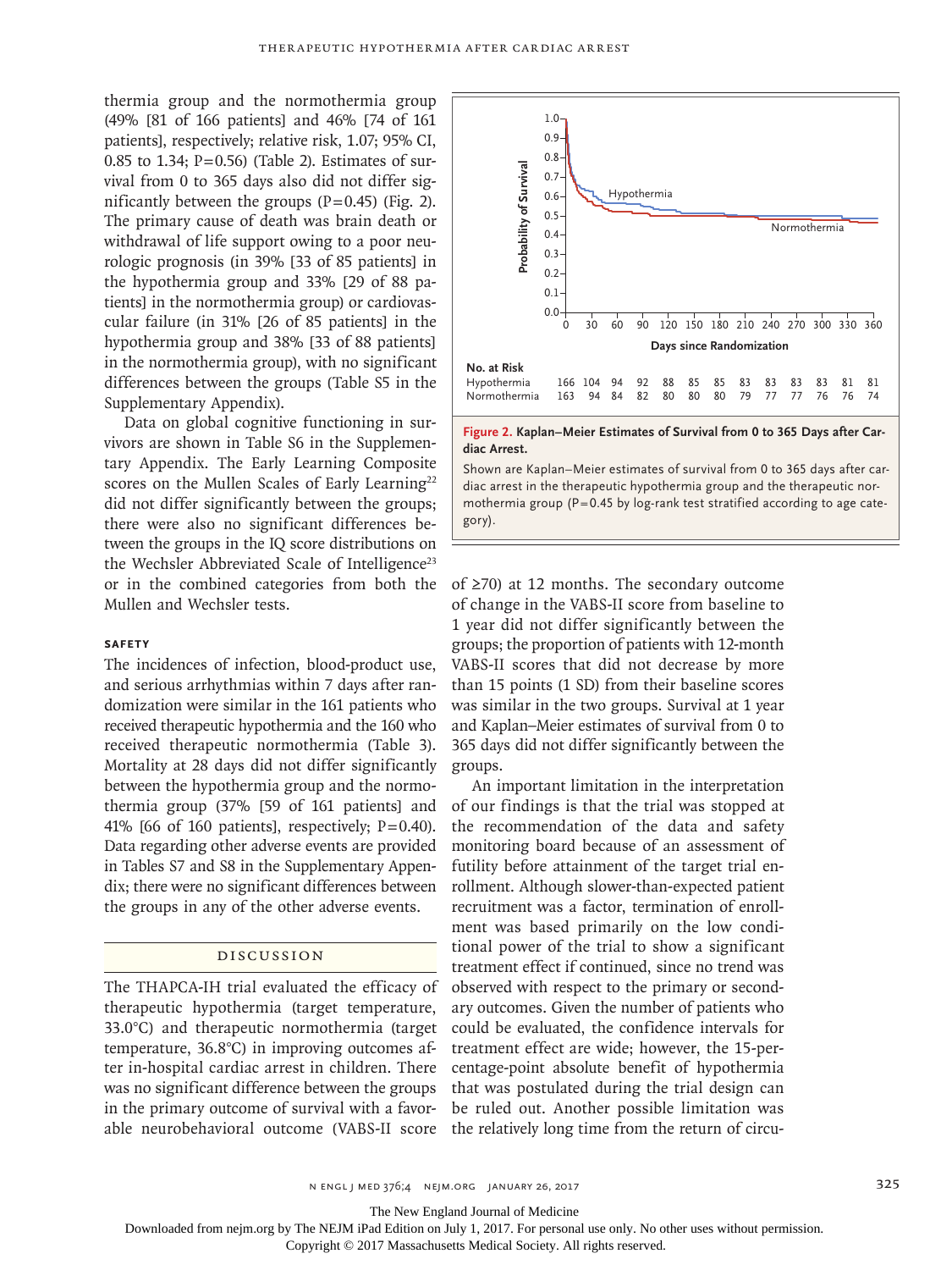|                                          | Hypothermia Group | Normothermia Group |          |  |
|------------------------------------------|-------------------|--------------------|----------|--|
| Outcome                                  | $(N = 161)$       | $(N = 160)$        | P Value* |  |
| Blood-product use - no. (%)              |                   |                    |          |  |
| Any                                      | 139 (86)          | 140 (88)           | 0.76     |  |
| Cryoprecipitate                          | 53(33)            | 67(42)             | 0.10     |  |
| Fresh-frozen plasma                      | 96 (60)           | 92 (58)            | 0.70     |  |
| Packed red cells or whole blood          | 129 (80)          | 133 (83)           | 0.49     |  |
| Platelets                                | 106 (66)          | 104(65)            | 0.88     |  |
| Arrhythmias - no. (%)                    |                   |                    |          |  |
| <b>Serious</b>                           | 25 (16)           | 23(14)             | 0.78     |  |
| Asystole                                 | 3(2)              | 5(3)               | 0.50     |  |
| Atrial <sup>+</sup>                      | 7(4)              | 4(2)               | 0.39     |  |
| Pulseless electrical activity            | 3(2)              | 5(3)               | 0.50     |  |
| Ventriculart                             | 8(5)              | 7(4)               | 0.81     |  |
| Other                                    | 11(7)             | 9(6)               | 0.66     |  |
| Culture-proven infections                |                   |                    |          |  |
| Any — no. $(%)$                          | 44 (27)           | 46 (29)            | 0.78     |  |
| No. of infections                        | 55                | 52                 |          |  |
| No. of days at risk                      | 1107              | 1059               |          |  |
| No. of infections per 100 days (95% CI)  | $5.0(3.7-6.5)$    | $4.9(3.7-6.4)$     | 1.00     |  |
| All-cause mortality at 28 days - no. (%) | 59 (37)           | 66 (41)            | 0.40     |  |

\* The P values are two-sided mid–P values calculated by means of an exact likelihood-ratio test.

† Atrial arrhythmias include supraventricular tachycardia, atrial flutter, and junctional ectopic tachycardia.

‡ Ventricular arrhythmias include sustained ventricular tachycardia (>30 sec), ventricular fibrillation, and torsades de pointes.

§ The confidence intervals are exact two-sided 95% confidence intervals, and the P value was calculated by means of an exact test of homogeneity of event rates between the hypothermia group and the normothermia group, under the assumption that the event data followed Poisson distributions.

lation to the achievement of a temperature within the target temperature range (median time, approximately 6 hours). We did not conduct a pretrial site phase-in or use only high-enrolling sites; such strategies have been suggested in other hypothermia trials.24-28 Other limitations are similar to those previously described in the THAPCA-OH trial report.<sup>5</sup>

Our overall findings in the THAPCA-IH trial are consistent with those of recent trials investigating the efficacy of hypothermia versus normothermia after out-of-hospital cardiac arrest.<sup>4,5</sup> In contrast to earlier trials in the out-of-hospital setting involving only adults, $2,3$  in more recent trials involving adults and children,<sup>4,5</sup> fever was prevented in the normothermia group through an active intervention similar to that used in our normothermia group. The duration of temperature control was identical in the THAPCA-OH trial and the THAPCA-IH trial (120 hours) but was longer than the duration used in both the earlier and the more recent trials involving only adults. The characteristics of the in-hospital population included in the THAPCA-IH trial differed markedly from those of the out-of-hospital population included in the THAPCA-OH trial, as expected on the basis of the results of our pretrial cohort study.8 The leading cause of cardiac arrest in the THAPCA-IH trial was a cardiac cause or a cause related to congenital heart disease (in 50% and 16% of patients, respectively, or in 65% of patients combined); in contrast, in the THAPCA-OH trial, 72% of patients had a respiratory cause of cardiac arrest. A lower percentage of patients in the THAPCA-IH trial than in the THAPCA-OH trial had asystole (7% vs. 58%), and a much

326 **N ENGL | MED 376;4 NEIM.ORG | ANUARY 26, 2017** 

The New England Journal of Medicine

Downloaded from nejm.org by The NEJM iPad Edition on July 1, 2017. For personal use only. No other uses without permission.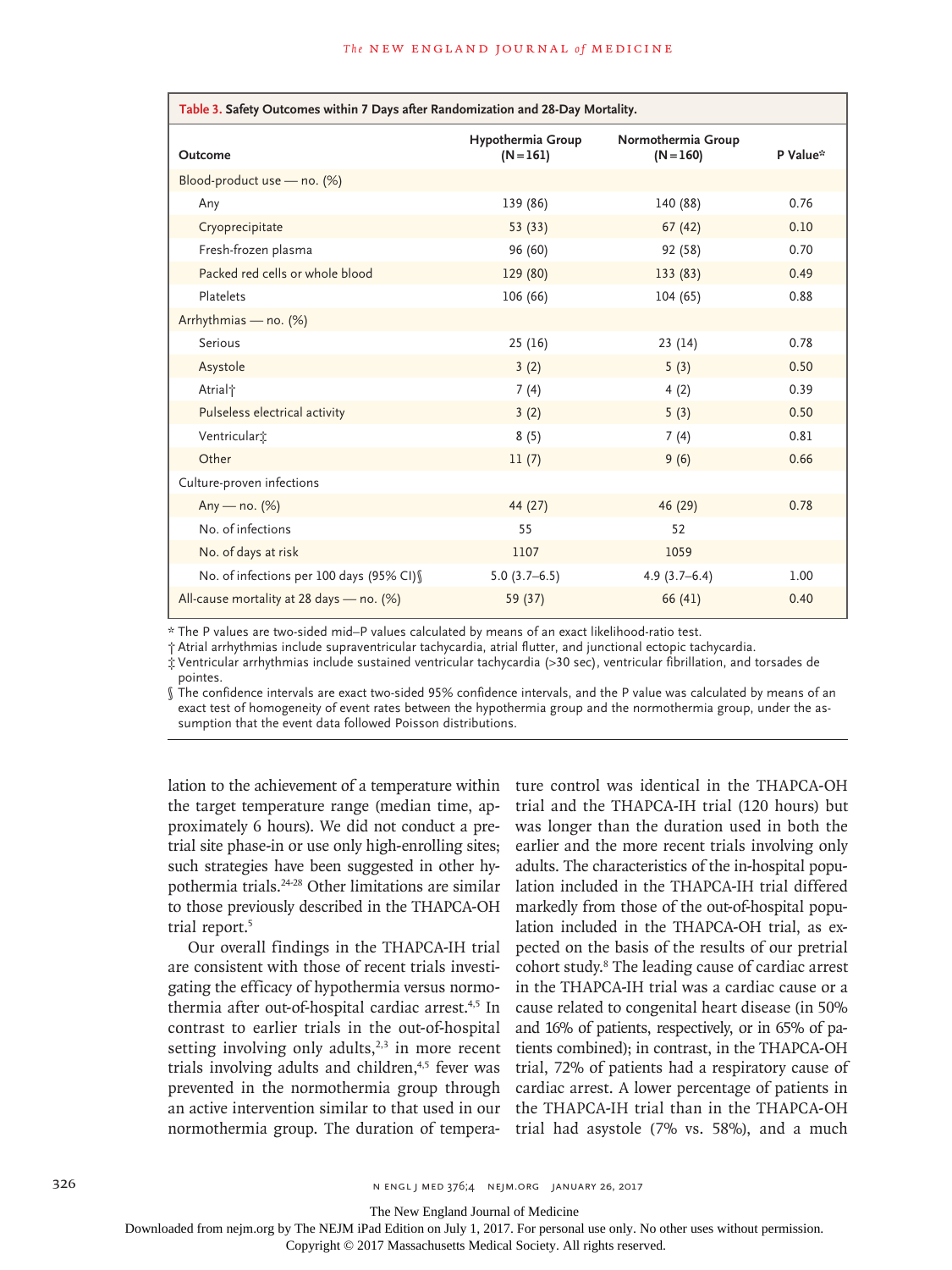higher percentage had bradycardia (57% vs. 6%). Shockable rhythms were infrequent in both trials (occurring in 8 to 10% of patients). Brain death or withdrawal of life support owing to a poor neurologic prognosis was the cause of death in approximately 79% of patients in the THAPCA-OH trial but in only 36% of patients in the THAPCA-IH trial, whereas a cardiac cause of death was more common in the THAPCA-IH trial than in the THAPCA-OH trial (in 34% vs. 13% of patients). A favorable primary outcome occurred in a substantially higher percentage of patients in the THAPCA-IH trial than in the THAPCA-OH trial (37% [96 of 257 patients] vs. 16% [42 of 260 patients]).

Trials comparing therapeutic hypothermia with therapeutic normothermia have shown no significant differences between the two interventions in outcomes.4,5 A possible mechanism underlying the initial reports<sup>2,3</sup> of a benefit of hypothermia over conventional treatment (i.e., care that does not include targeted temperature management to prevent fever) is that therapeutic normothermia is also beneficial. Fever commonly occurs after hypoxic–ischemic brain injury.29-32 In initial trials of hypothermia for neonatal asphyxial encephalopathy and adult out-of-hospital cardiac arrest, the control groups did not receive therapeutic normothermia.2,33-35 A small trial of cooling versus normal temperature control in neonates who were receiving ECMO and were at high risk for neurologic injury showed no difference in outcome between the two interventions.<sup>36</sup> Studies of hypothermia in children with traumatic brain injury showed that hypothermia had no efficacy and may have resulted in higher mortality.<sup>24,37</sup> A recent registry report of outcomes in adults who had in-hospital cardiac arrest showed higher mortality and lower survival with a favorable neurologic outcome among patients who received therapeutic hypothermia than among those who received usual care.38 In contrast, we found no trends toward higher mortality or higher incidences of infection, arrhythmias, bloodproduct use, or other serious adverse events in the therapeutic hypothermia group than in the therapeutic normothermia group in the THAPCA-IH trial.

Unanswered questions remain regarding the role of targeted temperature management in children after in-hospital cardiac arrest. A different therapeutic window for attaining the target temperature (shorter), a different duration of temperature control (longer or shorter), and different depths of temperature control (higher or lower) are modifications that have been suggested previously and might be considered for future trials.<sup>5</sup> In neonates with hypoxic–ischemic encephalopathy, use of a lower target temperature (32.0°C vs. 33.5°C) and a longer duration of temperature control (120 hours vs. 72 hours) did not decrease mortality.39 Modification of inclusion and exclusion criteria and the combination of targeted temperature management with neuroprotective agents might also be considered in future trials of therapies after cardiac arrest in children.<sup>40</sup>

In conclusion, in comatose children who survived in-hospital cardiac arrest, therapeutic hypothermia (target temperature, 33.0°C), as compared with therapeutic normothermia (target temperature, 36.8°C), did not confer a significant benefit with respect to survival with a good functional outcome at 1 year.

The views expressed in this article are solely those of the authors and do not necessarily represent the official views of the National Heart, Lung, and Blood Institute or the National Institutes of Health.

Supported by grants from the National Heart, Lung, and Blood Institute (HL094345, to Dr. Moler; and HL094339, to Dr. Dean), federal planning grants for the planning of the THAPCA trials (HD044955 and HD050531, both to Dr. Moler), cooperative agreements from the Pediatric Emergency Care Applied Research Network (U03MC00001, U03MC00003, U03MC00006, U03MC00007, and U03MC00008) and the Collaborative Pediatric Critical Care Research Network (U10HD500009, U10HD050096, U10HD049981, U10HD049945, U10HD049983, U10HD050012 and U01HD049934), and a National Emergency Medical Services for Children Data Analysis Resource Center Demonstration grant (U07MC09174). Several centers were supported by supplemental grants or cooperative agreements (UL1RR024986, UL1TR000433, U54HD087011, UL1TR000003, and P30HD040677).

Disclosure forms provided by the authors are available with the full text of this article at NEJM.org.

#### **Appendix**

The authors' full names and academic degrees are as follows: Frank W. Moler, M.D., Faye S. Silverstein, M.D., Richard Holubkov, Ph.D., Beth S. Slomine, Ph.D., James R. Christensen, M.D., Vinay M. Nadkarni, M.D., Kathleen L. Meert, M.D., Brittan Browning, M.S., R.D., C.C.R.C., Victoria L. Pemberton, R.N.C., M.S., Kent Page, M.Stat., Marianne R. Gildea, B.S.N., M.S., Barnaby R. Scholefield, M.B., B.S., Ph.D., Seetha Shankaran, M.D., Jamie S. Hutchison, M.D., John T. Berger, M.D., George Ofori-Amanfo, M.B., Ch.B., Christopher J.L. Newth, M.D., Alexis Topjian, M.D., Kimberly S. Bennett, M.D., M.P.H., Joshua D. Koch, M.D., Nga Pham, M.D., Nikhil K. Chanani, M.D., Jose A. Pineda, M.D., Rick Harrison, M.D., Heidi J. Dalton, M.D., Jeffrey Alten, M.D., Charles L. Schleien, M.D., Denise M. Goodman, M.D., Jerry J. Zimmerman, M.D., Ph.D., Utpal S. Bhalala, M.D., Adam J. Schwarz, M.D., Melissa B. Porter, M.D., Samir Shah, M.D., Ericka L. Fink, M.D., Patrick McQuillen, M.D., Theodore Wu, M.D., Sophie Skellett, M.B., B.S., M.R.C.P., Neal J. Thomas, M.D.,

The New England Journal of Medicine

Downloaded from nejm.org by The NEJM iPad Edition on July 1, 2017. For personal use only. No other uses without permission.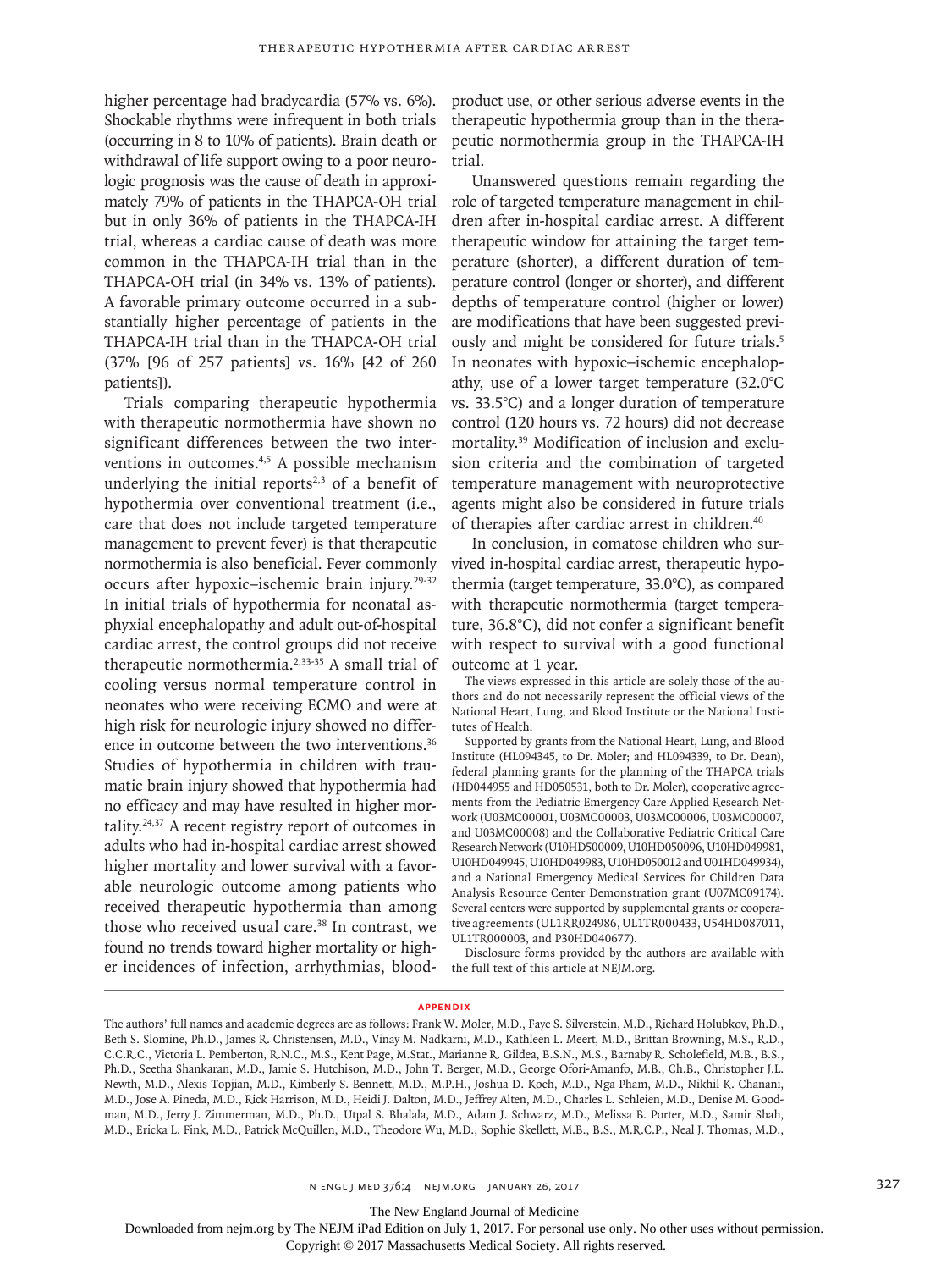Jeffrey E. Nowak, M.D., Paul B. Baines, M.D., Ph.D., John Pappachan, M.B., B.S., Mudit Mathur, M.D., Eric Lloyd, M.D., Elise W. van der Jagt, M.D., M.P.H., Emily L. Dobyns, M.D., Michael T. Meyer, M.D., Ronald C. Sanders, Jr., M.D., Amy E. Clark, M.S., and J. Michael Dean, M.D.

The authors' affiliations are as follows: the University of Michigan, Ann Arbor (F.W.M., F.S.S.), and Wayne State University, Detroit (K.L.M., S. Shankaran) — both in Michigan; University of Utah, Salt Lake City (R. Holubkov, B.B., K.P., M.R.G., K.S.B., A.E.C., J.M.D.); Kennedy Krieger Institute and Johns Hopkins University (B.S.S., J.R.C.) and Johns Hopkins Children's Center (U.S.B.), Baltimore, and the National Heart, Lung, and Blood Institute, Bethesda (V.L.P.) — both in Maryland; Children's Hospital of Philadelphia, Philadelphia (V.M.N., A.T.), University of Pittsburgh Medical Center, Pittsburgh (E.L.F.), and Penn State Children's Hospital, Hershey (N.J.T.) — all in Pennsylvania; Birmingham Children's Hospital, Birmingham (B.R.S.), Great Ormond Street Hospital, London (S. Skellett), Alder Hey Children's Hospital, Liverpool (P.B.B.), and University Hospital Southampton, Southampton (J.P.) — all in the United Kingdom; Hospital for Sick Children, Toronto (J.S.H.); Children's National Medical Center, Washington, DC (J.T.B.); Duke Children's Hospital, Durham, NC (G.O.-A.); Children's Hospital Los Angeles (C.J.L.N.) and Mattel Children's Hospital UCLA (R. Harrison), Los Angeles, Children's Hospital of Orange County, Orange (A.J.S.), University of California, San Francisco Benioff Children's Hospital, San Francisco (P.M.), and Loma Linda University Children's Hospital, Loma Linda (M.M.) — all in California; Children's Medical Center Dallas, University of Texas Southwestern Medical School, Dallas (J.D.K.); University of Texas Health Sciences Center at San Antonio, San Antonio (T.W.); Children's Healthcare of Atlanta, Atlanta (N.P., N.K.C.); Washington University, St. Louis (J.A.P.); Phoenix Children's Hospital, Phoenix, AZ (H.J.D.); the Children's Hospital of Alabama, Birmingham (J.A.); Children's Hospital of New York, Columbia University Medical Center, New York (C.L.S.), and Golisano Children's Hospital, University of Rochester Medical Center, Rochester (E.W.J.) — both in New York; Ann and Robert Lurie Children's Hospital of Chicago, Chicago (D.M.G.); Seattle Children's Hospital, Seattle (J.J.Z.); Kosair Children's Hospital, University of Louisville, Louisville, KY (M.B.P.); University of Tennessee Health Science Center, Memphis (S. Shah); Children's Hospital and Clinics of Minnesota, Minneapolis (J.E.N.); Nationwide Children's Hospital, Columbus, OH (E.L.); Children's Hospital Colorado, Aurora (E.L.D.); Medical College of Wisconsin, Milwaukee (M.T.M.); and Arkansas Children's Hospital, Little Rock (R.C.S.).

#### **References**

**1.** Neumar RW, Nolan JP, Adrie C, et al. Post-cardiac arrest syndrome: epidemiology, pathophysiology, treatment, and prognostication — a consensus statement from the International Liaison Committee on Resuscitation (American Heart Association, Australian and New Zealand Council on Resuscitation, European Resuscitation Council, Heart and Stroke Foundation of Canada, InterAmerican Heart Foundation, Resuscitation Council of Asia, and the Resuscitation Council of Southern Africa); the American Heart Association Emergency Cardiovascular Care Committee; the Council on Cardiovascular Surgery and Anesthesia; the Council on Cardiopulmonary, Perioperative, and Critical Care; the Council on Clinical Cardiology; and the Stroke Council. Circulation 2008; 118:2452-83.

**2.** The Hypothermia after Cardiac Arrest Study Group. Mild therapeutic hypothermia to improve the neurologic outcome after cardiac arrest. N Engl J Med 2002; 346:549-56.

**3.** Bernard SA, Gray TW, Buist MD, et al. Treatment of comatose survivors of outof-hospital cardiac arrest with induced hypothermia. N Engl J Med 2002;346:557- 63.

**4.** Nielsen N, Wetterslev J, Cronberg T, et al. Targeted temperature management at 33°C versus 36°C after cardiac arrest. N Engl J Med 2013;369:2197-206.

**5.** Moler FW, Silverstein FS, Holubkov R, et al. Therapeutic hypothermia after out-ofhospital cardiac arrest in children. N Engl J Med 2015;372:1898-908.

**6.** Callaway CW, Donnino MW, Fink EL, et al. Part 8: post-cardiac arrest care: 2015 American Heart Association guidelines update for cardiopulmonary resuscitation and emergency cardiovascular care. Circulation 2015;132:Suppl 2:S465-S482.

**7.** de Caen AR, Berg MD, Chameides L, et al. Part 12: pediatric advanced life support: 2015 American Heart Association guidelines update for cardiopulmonary resuscitation and emergency cardiovascular care. Circulation 2015;132:Suppl 2: S526-S542.

**8.** Moler FW, Meert K, Donaldson AE, et al. In-hospital versus out-of-hospital pediatric cardiac arrest: a multicenter cohort study. Crit Care Med 2009;37:2259-67.

**9.** Meert KL, Donaldson A, Nadkarni V, et al. Multicenter cohort study of in-hospital pediatric cardiac arrest. Pediatr Crit Care Med 2009;10:544-53.

**10.** Nadkarni VM, Larkin GL, Peberdy MA, et al. First documented rhythm and clinical outcome from in-hospital cardiac arrest among children and adults. JAMA 2006;295:50-7.

**11.** Girotra S, Spertus JA, Li Y, Berg RA, Nadkarni VM, Chan PS. Survival trends in pediatric in-hospital cardiac arrests: an analysis from Get With the Guidelines-Resuscitation. Circ Cardiovasc Qual Outcomes 2013;6:42-9.

**12.** Doherty DR, Parshuram CS, Gaboury I, et al. Hypothermia therapy after pediatric cardiac arrest. Circulation 2009;119:1492- 500.

**13.** Fink EL, Clark RS, Kochanek PM, Bell MJ, Watson RS. A tertiary care center's experience with therapeutic hypothermia after pediatric cardiac arrest. Pediatr Crit Care Med 2010;11:66-74.

**14.** Pemberton VL, Browning B, Webster A, Dean JM, Moler FW. Therapeutic hypothermia after pediatric cardiac arrest trials: the vanguard phase experience and implications for other trials. Pediatr Crit Care Med 2013;14:19-26.

**15.** Moler FW, Silverstein FS, Meert KL, et al. Rationale, timeline, study design, and protocol overview of the Therapeutic Hypothermia after Pediatric Cardiac Arrest trials. Pediatr Crit Care Med 2013;14(7): e304-e315.

**16.** Holubkov R, Clark AE, Moler FW, et al. Efficacy outcome selection in the therapeutic hypothermia after pediatric cardiac arrest trials. Pediatr Crit Care Med 2015; 16:1-10.

**17.** O'Brien PC, Fleming TR. A multiple testing procedure for clinical trials. Biometrics 1979;35:549-56.

**18.** Sparrow S, Cicchetti D, Balla D. Vineland Adaptive Behavior Scales. 2nd ed. Minneapolis: Pearson Assessment, 2005. **19.** Fiser DH. Assessing the outcome of pediatric intensive care. J Pediatr 1992; 121:68-74.

**20.** Fiser DH, Long N, Roberson PK, Hefley G, Zolten K, Brodie-Fowler M. Relationship of Pediatric Overall Performance Category and Pediatric Cerebral Performance Category scores at pediatric intensive care unit discharge with outcome measures collected at hospital discharge and 1- and 6-month follow-up assessments. Crit Care Med 2000;28:2616-20.

**21.** van Elteren PH. On the combination of independent two sample tests of Wilcoxon. Bull Inst International Stat 1960; 37:351-61.

**22.** Mullen Scales of Early Learning Manual. Circle Pines, MN: American Guidance Service, 1995.

**23.** Wechsler Abbreviated Scale of Intelligence (WASI) manual. San Antonio, TX: Psychological Corporation, 1999.

**24.** Hutchison JS, Ward RE, Lacroix J, et al. Hypothermia therapy after traumatic brain injury in children. N Engl J Med 2008;358: 2447-56.

**25.** Hutchison J, Ward R, Lacroix J, et al. Hypothermia pediatric head injury trial: the value of a pretrial clinical evaluation phase. Dev Neurosci 2006;28:291-301.

328 n engl j med 376;4 nejm.org January 26, 2017

The New England Journal of Medicine

Downloaded from nejm.org by The NEJM iPad Edition on July 1, 2017. For personal use only. No other uses without permission.